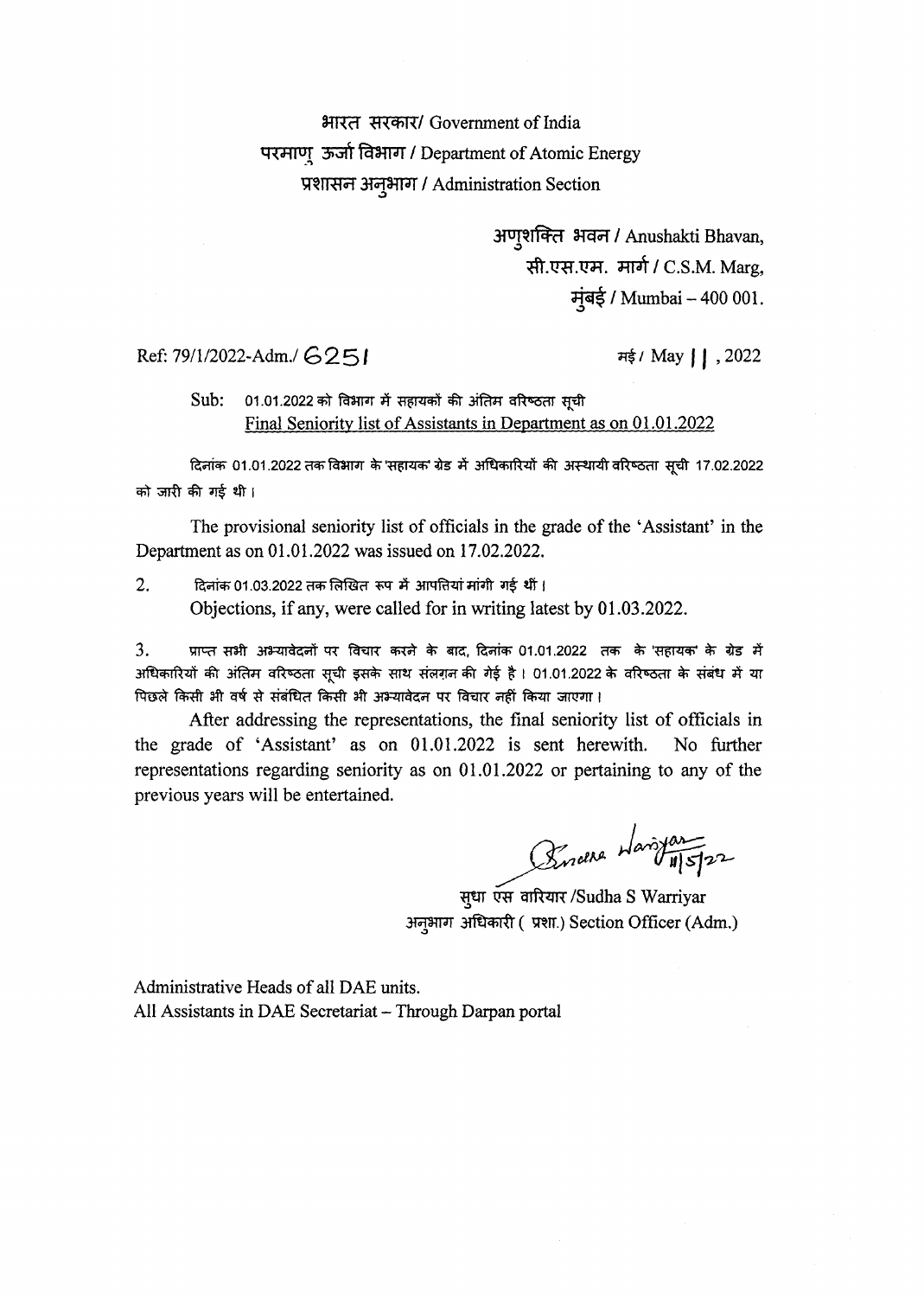| SI.<br>No. | Name of Official(Shri/Smt./Kum.)    | <b>Unit</b>           | Date of<br>Birth        | Date of<br>entry into<br>Govt.<br>Service | Date of<br>appointmen<br>t in the<br>present<br>grade | Educational<br>Qualification | <b>Whether Promoted</b><br>under Departmental<br>Qualifying<br><b>Examination</b><br>Quota(DQE) /<br><b>Seniority-cum-fitness</b> |
|------------|-------------------------------------|-----------------------|-------------------------|-------------------------------------------|-------------------------------------------------------|------------------------------|-----------------------------------------------------------------------------------------------------------------------------------|
|            | SMT. SUJATHA VISWANATHAN            | BARC, Mumbai          |                         | 06-01-1965   03-05-1984                   | 10-10-2005                                            | <b>B COM</b>                 | <b>DOE</b>                                                                                                                        |
| 2          | <b>ISMT. MADHURI V PAGARE</b>       | BARC, Mumbai          |                         | 01-09-1966   03-05-1990                   | 04-08-2006                                            | <b>B COM</b>                 | <b>DQE</b>                                                                                                                        |
| 3          | <b>ISHRI MAYEKAR RR</b>             | BARC, Mumbai          |                         |                                           | 27-02-1964 25-10-1985 05-02-2008                      | <b>B COM</b>                 | DQE                                                                                                                               |
|            | SMT. MATHIAS G.G.                   | BARC, Mumbai          |                         |                                           | 05-05-1962   11-05-1982   14-07-2008                  | HSc                          | DOE                                                                                                                               |
| 5          | <b>ISMT, SHIRSAT SP</b>             | BARC, Mumbai          |                         |                                           | 31-05-1965   30-10-1984   18-08-2008                  | B COM                        | <b>DQE</b>                                                                                                                        |
| 6          | <b><i>ISHRI ARVIND KAMBLE</i></b>   | DAE, Mumbai           |                         |                                           | 08-10-1964 : 27-07-1992 : 09-04-2009                  | <b>B.Sc. PGFDC</b>           | <b>SCF</b>                                                                                                                        |
|            | <b>EKRISHNA MOHAN G</b>             | AMD, Hyderabad        |                         | 14-05-1964   13-08-1990   19-11-2009      |                                                       | B.Sc                         | <b>DQE</b>                                                                                                                        |
| 8          | JAYAKRISHNAN B.                     | AMD, Bangalore        |                         | 29-05-1967   27-10-1990   23-11-2009      |                                                       | B.Sc                         | <b>DQE</b>                                                                                                                        |
| 9          | <b>ISMT. THAKUR S.G.</b>            | BARC, Mumbai          |                         | 27-12-1965 : 12-10-1989 : 24-11-2009      |                                                       | BA                           | <b>SCF</b>                                                                                                                        |
| 10         | <b>ISHRI SURENDRA C</b>             | RMP, Mysore           |                         | 20-07-1962   13-04-1988   24-11-2009      |                                                       | <b>B.COM</b>                 | <b>SCF</b>                                                                                                                        |
| 11         | ISMT. SALGAONKAR S S                | BARC, Mumbai          |                         | 05-09-1967   15-06-1988   24-11-2009      |                                                       | <b>B.COM</b>                 | <b>SCF</b>                                                                                                                        |
| 12.        | ∃SHRI THAKUR V N                    | BARC, Tarapur         |                         | 16-07-1963   15-05-1989   24-11-2009      |                                                       | BSC                          | <b>SCF</b>                                                                                                                        |
| 13         | SHRI T.D. SHINDE                    | DPS, Mumbai           |                         | 01-06-1964 29-08-1988 18-02-2010          |                                                       | B.A                          | SCF                                                                                                                               |
| 14         | IM NARASINGA RAO                    | NFC, Hyderabad        |                         |                                           | 05-08-1964   03-08-1990   02-03-2010                  | AISSCE, TYPE HIGHER          | DQE                                                                                                                               |
| 15         | : SMT. RADHIKA M. BHAT              | DPS, Mumbai           |                         | 17-03-1977 28-08-1998 01-06-2010          |                                                       | M.A                          | <b>DQE</b>                                                                                                                        |
| 16.        | <b>SUHAS M. MHATRE</b>              | HWB(CO)               |                         | 19-04-1964   13-05-1985                   | 28-05-2010                                            | BA, MBA                      | DQE                                                                                                                               |
| 17         | <b>ISHRI UMESH VYAS</b>             | RRCAT, Indore         |                         | 26-08-1967   14-10-1993   31-05-2010      |                                                       | MA, M.Phil, LLB              | DQE                                                                                                                               |
| 18         | SMT. ELIZABETH J.<br><b>JACKSON</b> | DPS, Mumbai           |                         | 26-01-1966   03-10-1986                   | 01-06-2010                                            | B.Com                        | DQE                                                                                                                               |
| 19         | <b>SMT. LALITHA K</b>               | BARCF.<br>Kalpakkam   |                         | 16-06-1965   07-06-1991   16-06-2010      |                                                       | BSC                          | DQE                                                                                                                               |
| 20         | <b>SHRI GAIKWAD D K</b>             | BARC, Mumbai          |                         | 01-06-1963   12-06-1985                   | 07-06-2010                                            | BA                           | DQE                                                                                                                               |
| 21         | :SHRI SHINDE U M                    | BARC, Mumbai          |                         | 25-07-1970   01-02-1991                   | 31-05-2010                                            | BA                           | <b>DQE</b>                                                                                                                        |
| 22         | <b>SMT. SUCHITA KORE</b>            | BARC, Tarapur         |                         | 15-11-1969 14-07-2000 07-06-2010          |                                                       | B COM                        | <b>DQE</b>                                                                                                                        |
| 23         | <b>KUM. A. GOMATI IYER</b>          | DCSEM, Mumbai         | 28-03-1969              |                                           | 05-09-1995 31-05-2010                                 | B.Com.                       | <b>DQE</b>                                                                                                                        |
| 24         | SHRI KIRTI R MANDVIKAR              | BARC, Mumbai          | 22-07-1968              | 17-02-1992   31-05-2010                   |                                                       | <b>HSC, NCTVT</b>            | <b>DQE</b>                                                                                                                        |
| 25         | SHRI SUNIL K. TELWANE               | DPS, Mumbai           |                         | 07-12-1965   03-07-1992   01-06-2010      |                                                       | B.A                          | DQE                                                                                                                               |
| 26         | .V. RAJAMANI                        | <b>HWP(Tuticorin)</b> | 01-05-1966              | 09-10-1996                                | 17-06-2010                                            | <b>B.COM.</b>                | DQE                                                                                                                               |
| 27         | SMT SANGEETA JADHAV                 | BRIT, Navi<br>Mumbai  | 25-05-1966              | 05-08-1988                                | 28-05-2010                                            | <b>BCom</b>                  | DQE                                                                                                                               |
| 28         | :SMT URSHA P.CHAVAN                 | DAE, Mumbai           | 07-02-1979              | 31-07-2002                                | 04-06-2010                                            | B.Com                        | DQE                                                                                                                               |
| 29         | :SMT, KIRANJEET K. KHALSA           | HBNI Mumbai           | 29-07-1978              | 07-10-2002                                | 28-05-2010                                            | B COM, DFM                   | DQE                                                                                                                               |
| 30         | SHRI SANDEEP C NANDANWAR!           | BARC, Mumbai          | 29-08-1976              | 18-08-2003                                | 31-05-2010                                            | BE                           | DQE                                                                                                                               |
| 31         | ∃SMT LEENA J PATIL                  | BARC, Tarapur         |                         | 03-12-1980 04-02-2004                     | 28-05-2010                                            | Bcom                         | DQE                                                                                                                               |
| 32.        | <b>SHRI RAJIV KUMAR</b>             | BARC, Mumbai          | 04-09-1971              | 19-02-1999                                | 31-05-2010                                            | B Sc.                        | DQE                                                                                                                               |
| 33.        | <b>ISMT RUCHIRA P.JAVKAR</b>        | DAE, Mumbai           | 17-09-1966              | 07-08-1991                                | 28-05-2010                                            | Bcom                         | DQE                                                                                                                               |
| 34         | <b>ISMT SWATI P. BARVE</b>          | DAE, Mumbai           | 18-12-1974              | 09-02-1999                                | 28-05-2010                                            | M.Com                        | <b>DQE</b>                                                                                                                        |
| 35         | <b>KUM, MEENAKSHI P BAVISKAR</b>    | BARC, Mumbai          | 24-06-1979   27-07-2005 |                                           | 04-06-2010                                            | <b>MBA</b>                   | <b>DQE</b>                                                                                                                        |
| 36         | :SMT INDRAYANI VINOD                | DAE, Mumbai           | 10-11-1981!             | 26-05-2003                                | 08-06-2010                                            | B.Sc, MBA, LLB               | <b>DQE</b>                                                                                                                        |
|            |                                     | DAE, Mumbai           |                         | 16-09-1963   12-06-1984                   | 23-07-2010                                            | <b>Bcom</b>                  | <b>SCF</b>                                                                                                                        |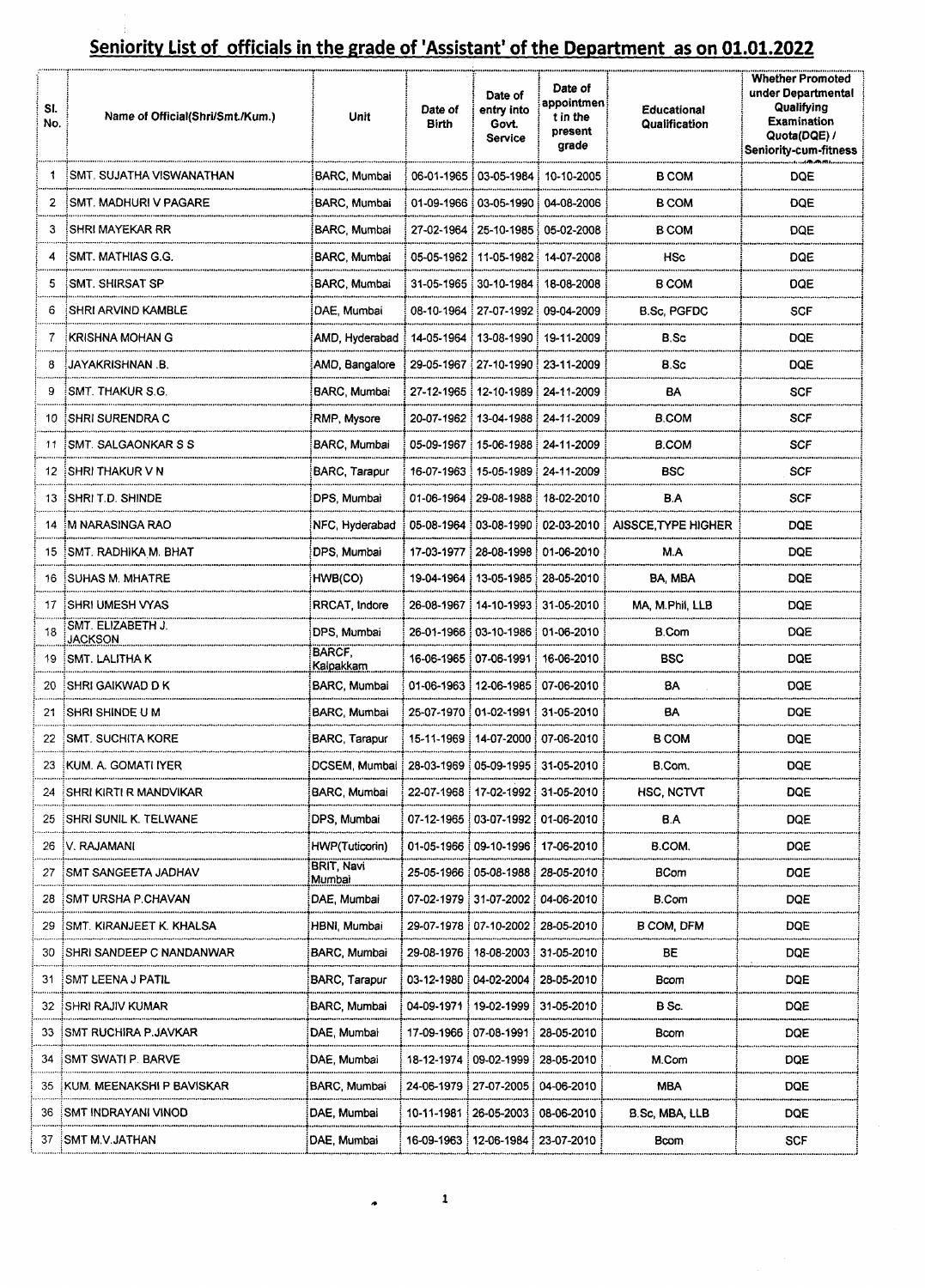| SI.<br>No. | Name of Official(Shri/Smt./Kum.) | Unit                | Date of<br>Birth        | Date of<br>entry into<br>Govt.<br>Service | Date of<br>appointmen<br>t in the<br>present<br>grade | <b>Educational</b><br>Qualification                     | <b>Whether Promoted</b><br>under Departmental<br>Qualifying<br><b>Examination</b><br>Quota(DQE) /<br><b>Seniority-cum-fitness</b> |
|------------|----------------------------------|---------------------|-------------------------|-------------------------------------------|-------------------------------------------------------|---------------------------------------------------------|-----------------------------------------------------------------------------------------------------------------------------------|
| 38         | <b>SHRI B.S.DURGE</b>            | DAE, Mumbai         |                         | 09-12-1966!07-06-1988!                    | 13-07-2010                                            | SSC                                                     | <b>SCF</b>                                                                                                                        |
| 39         | ISMT. SHASHIKALA P               | RMP, Mysore         | 21-01-1965!             |                                           | 12-02-1986   17-09-2010                               | B SC                                                    | <b>SCF</b>                                                                                                                        |
| 40         | <b>SHRIPT SHYAL</b>              | BARC, Mumbai        |                         |                                           | 11-04-1968 16-07-1990 02-04-2011                      | BSC                                                     | <b>DQE</b>                                                                                                                        |
|            | 41 A KANI                        | ZC,<br>Pazhayakayal |                         | 23-05-1963   14-03-1990   02-05-2011      |                                                       | <b>BA.TYPE</b><br>HGR(ENG&TML),<br><b>SHORTHAND LWR</b> | DQE                                                                                                                               |
|            | <b>EANJANEYAN MENON T</b>        | AMD, Hyderabad      |                         |                                           | 27-01-1966   12-12-1994   28-04-2011                  | B.Com (part-1)                                          | DQE                                                                                                                               |
| 43         | <b>SMT. ANJALI DHUMAK</b>        | BARC, Mumbai        |                         | 25-07-1962   07-06-1984                   | 08-04-2011                                            | ΒA                                                      | DQE                                                                                                                               |
|            | <b>IV SRINIVASAN</b>             | AERB, Mumbai        |                         | 20-04-1963   06-11-1984                   | 07-04-2011                                            | <b>B.Com</b>                                            | DQE                                                                                                                               |
|            | 45 SHRI LALIT GAULI              | RRCAT, Indore       |                         | 09-01-1968   26-01-1990                   | 11-04-2011                                            | B.Sc., MA, LLB                                          | DQE                                                                                                                               |
|            | IUJJWALA H. LOKEGAONKAR          | DAE, Mumbai         | 25-01-1969              | : 09-02-1990                              | 28-04-2011                                            | B.Com.                                                  | DQE                                                                                                                               |
| 47         | SMT. MADHURI CHAUDHARY           | BARC, Mumbai        |                         | 03-06-1968   28-12-1990                   | 05-04-2011                                            | <b>B COM</b>                                            | <b>DQE</b>                                                                                                                        |
| 48         | <b>SMT. ANU JAMES</b>            | BARC, Mumbai        | 17-12-1968              | 13-12-1990                                | 02-04-2011                                            | HSC                                                     | DQE                                                                                                                               |
| 49         | <b>SHRIP M BHISE</b>             | BARC Mumbai         | 01-06-1965              | 16-10-1991                                | 05-04-2011                                            | HSC                                                     | <b>DQE</b>                                                                                                                        |
|            | <b>SMT. PRAMILA SAGAR</b>        | BARC, Mumbai        | 01-06-1968              | 20-02-1992                                | 05-04-2011                                            | <b>B COM</b>                                            | DQE                                                                                                                               |
| 51         | <b>ISHRI N. GURUNATH</b>         | BARCF,<br>Kalpakkam | 10-09-1964              | 23-09-1991                                | 09-05-2011                                            | <b>B COM</b>                                            | <b>DQE</b>                                                                                                                        |
| 52         | <b>SHRI SUBHASH DIVEKAR</b>      | BARC, Mumbai        | 18-06-1968              | 08-02-1989                                | 08-04-2011                                            | <b>SYBCOM</b>                                           | DQE                                                                                                                               |
| 53         | <b>ISHRI H S MORE</b>            | BARC, Mumbai        | 27-09-1970              | 25-10-1990                                | 07-04-2011                                            | HSC                                                     | DQE                                                                                                                               |
| 54         | <b>SHRI AMRUTLAL C. PATEL:</b>   | DAE, Mumbai         | 15-06-1967              | 30/10/1990                                | 15-04-2011                                            | B.Com.                                                  | <b>DQE</b>                                                                                                                        |
| 55.        | <b>SHRI R. DILLI BABU</b>        | GSO, Kalpakkam      | 10-07-1968              | 04-03-1994                                | 15-06-2011                                            | M.COM, Diploma in<br><b>Taxation Law</b>                | <b>DQE</b>                                                                                                                        |
| 56         | <b>SMT. BIRJE RAJASHREE</b>      | BARC, Mumbai        | 23-08-1968              | i 15-02-1993 i 08-04-2011                 |                                                       | B.COM                                                   | <b>DQE</b>                                                                                                                        |
| 57         | <b>ISMT. SUJITA N PANDIT</b>     | BARC, Mumbai        |                         | 22-12-1973   10-07-1995   05-04-2011      |                                                       | B COM                                                   | <b>DQE</b>                                                                                                                        |
|            | 58 SHRI RAJENDRA B SAWANT        | BARC, Mumbai        |                         | 15-05-1967 : 07-07-1993 : 05-04-2011      |                                                       | <b>B COM</b>                                            | <b>DOE</b>                                                                                                                        |
| 59         | <b>SHRI SHEKHAR KORE</b>         | BARC, Tarapur       | 10-10-1965              | 21-07-2000                                | 08-04-2011                                            | BSC                                                     | <b>DQE</b>                                                                                                                        |
| 60         | <b>IT SRINIVASA RAO</b>          | NFC, Hyderabad      | 22-06-1963              | 10-06-1992 !                              | 13-04-2011                                            | BA                                                      | <b>DQE</b>                                                                                                                        |
| 61         | SHRI VIJAY VERMA                 | RRCAT, Indore       | 15-10-1970              | 23-01-1995!                               | 11-04-2011                                            | МΑ                                                      | <b>DQE</b>                                                                                                                        |
| 62         | SHRI SANTOSH SHIVANAND BADGERI   | DCSEM, Mumbai       | 01-09-1974              | 03-10-2002                                | 11-04-2011                                            | <b>B.Sc., Dipl. Business</b><br><u>Mgmt</u>             | DQE                                                                                                                               |
| 63         | <b>SHRI DEEPAK KULKARNI</b>      | BARC, Mumbai        | 19-09-1966              | 07-08-1992 08-04-2011                     |                                                       | B.Sc.                                                   | DQE                                                                                                                               |
| 64         | :SMT. ANITA M.NAIR               | DAE, Mumbai         | 10-11-1968              | 27-05-1991                                | 07-04-2011                                            | B.Com.                                                  | DQE                                                                                                                               |
| 65         | :SMT. P. S. PATIL                | BARC, Mumbai        | 09-04-1963 : 22-03-1984 |                                           | 23-05-2011                                            | BΑ                                                      | <b>SCF</b>                                                                                                                        |
| 66         | :SMT. A. D. GHARWADE             | NRB, MUMBAI         | 21-10-1963              | 121-06-1984                               | 23-05-2011                                            | <b>HSC</b>                                              | <b>SCF</b>                                                                                                                        |
| 67         | SHRI BAKDE V. M.                 | BARC, Mumbai        |                         | 11-06-1966   19-04-1991                   | 23-05-2011                                            | <b>B COM</b>                                            | SCF                                                                                                                               |
| 68         | SMT. MADHURI SINNARKAR           | RRCAT Indore        | 06-11-1963              | 15-11-1983                                | 09-09-2011                                            | HSC                                                     | SCF                                                                                                                               |
| 69         | HEMANT M. PAITHANKAR!            | DAE, Mumbai         | 18-07-1965              | : 11-02-1991                              | 26-09-2011                                            | B.Com.                                                  | DQE                                                                                                                               |
| 70         | ¦SHRI A. PHANI SEKHAR            | BARC, Vizag         | 08-06-1972              | 04-03-1999                                | 20-12-2011                                            | BSC                                                     | <b>DQE</b>                                                                                                                        |
| 71         | ismt. Jyoti M. Iyer              | BARC Mumbai         | 12-06-1977 :            | 30-12-1998                                | 30-09-2011                                            | B. Sc                                                   | DQE                                                                                                                               |
| 72         | SMT. DEEPA HAVAL                 | RMP, Mysuru         | 20-07-1976              | 23-09-2005                                | 04-10-2011                                            | BA                                                      | DQE                                                                                                                               |
| 73.        | : SMT. SAANAVI S. PANCHAL        | DAE, Mumbai         |                         | 18-04-1980   01-12-2005                   | 29-09-2011                                            | B.Sc.                                                   | DQE                                                                                                                               |

 $\mathbf{v}$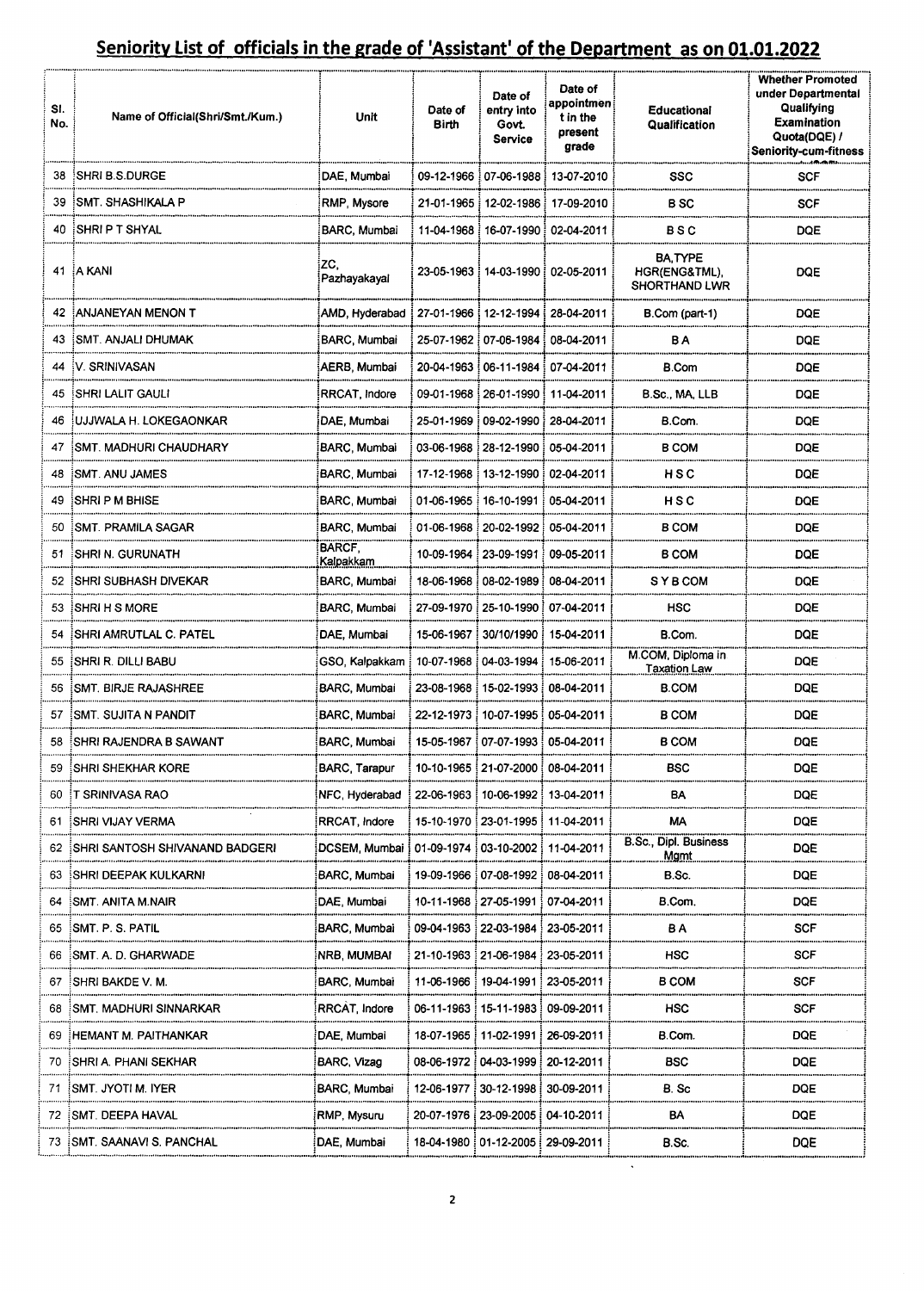| SI.<br>No. | Name of Official(Shri/Smt./Kum.)     | Unit                           | Date of<br><b>Birth</b> | Date of<br>entry into<br>Govt.<br><b>Service</b> | Date of<br>appointmen<br>t in the<br>present<br>grade | <b>Educational</b><br>Qualification              | <b>Whether Promoted</b><br>under Departmental<br>Qualifying<br>Examination<br>Quota(DQE) /<br><b>Seniority-cum-fitness</b> |
|------------|--------------------------------------|--------------------------------|-------------------------|--------------------------------------------------|-------------------------------------------------------|--------------------------------------------------|----------------------------------------------------------------------------------------------------------------------------|
|            | 74 SMT, RAJILA BIJU                  | BARC, Mumbai                   |                         | 21-02-1980 28-11-2003 08-11-2011                 |                                                       | B.Sc.                                            | DQE                                                                                                                        |
| 75         | ISHRI R. L. MUNGEKAR                 | BARC, Mumbai                   |                         | 05-05-1967   04-10-1990   07-12-2011             |                                                       | <b>B COM</b>                                     | <b>SCF</b>                                                                                                                 |
|            | 76 T HARI PRASADA RAO                | NFC, Hyderabad                 |                         |                                                  | 04-05-1974 06-11-1998 29-02-2012                      | M.COM, TYPE<br>HGR(E&T), TYPE<br>LWR(H),COMPUTER | <b>DQE</b>                                                                                                                 |
| 77         | <b>SHRI BIDYUT DUTTA</b>             | VECC, Kolkata                  |                         | 23-01-1972 27-05-1991                            | 13-02-2012                                            | I.Sc.                                            | <b>DQE</b>                                                                                                                 |
| 78         | <b>ISMT. JYOTI HALDANKAR</b>         | DAE, Mumbai                    |                         | 18-08-1973   09-06-1998                          | 31-07-2012                                            | B. com                                           | SCF                                                                                                                        |
| 79         | <b>SHRI AMARNATH SHARAN</b>          | DAE, Mumbai                    |                         | 12-07-1973   04-09-1998                          | 31-07-2012                                            | BA                                               | SCF                                                                                                                        |
| 80         | ISMT. SUMAN C.                       | <b>BRIT, Navi</b><br>Mumbai    |                         | 07-05-1966   20-11-1986                          | 14-12-2012                                            | <b>B.Com</b>                                     | SCF                                                                                                                        |
|            | 81 <b>GEETHA D</b>                   | IGCAR,<br>Kalpakkam            |                         | 05-06-1977   02-12-1999   04-03-2013             |                                                       | M.A.[PUBLIC<br><b>ADMINISTRATIONI</b>            | DQE                                                                                                                        |
|            | 82 SHRI B. MEENAKSHISUNDARAM         | <b>BARCF.</b><br>Kalpakkam     |                         | 04-06-1967   10-11-1993   29-04-2013             |                                                       | B.Sc                                             | <b>DOE</b>                                                                                                                 |
| 83         | <b>ISHRI A. VENKATESAN</b>           | GSO, Kalpakkam                 | 09-04-1964              | 07-09-1989                                       | 04-03-2013                                            | BA                                               | <b>DOE</b>                                                                                                                 |
| 84         | <b>UAYABALAN D.</b>                  | <b>BARCF/NRB.</b><br>Kalpakkam | 05-10-1978 i            | 15-04-1997                                       | 04-03-2013                                            | B.COM., M.A., MBA., PGD<br>CA                    | <b>DQE</b>                                                                                                                 |
| 85         | SHRI JAIRAJ K. JADEJA                | HWP Baroda                     |                         | 28-01-1979   13-10-2005   23-02-2013             |                                                       | <b>BCOM</b>                                      | DOE                                                                                                                        |
| 86         | ISHRI R.M. MASHELKAR                 | BRIT, Navi<br>Mumbai           |                         | 07-11-1971   10-09-1998   01-03-2013             |                                                       | <b>BA, PGDCM</b>                                 | DQE                                                                                                                        |
| 87         | RANBEER SINGH MEENA                  | HWP(Kota)                      |                         | 10-07-1969   30-09-1997                          | 04-03-2013                                            | H.S.C.                                           | DQE                                                                                                                        |
| 88         | ISHRI RAMKRISHANA L. GOSALA          | DPS, Mumbai                    |                         | 28-12-1973 : 30-08-1999 !                        | 01-03-2013                                            | B.Sc                                             | DOE                                                                                                                        |
| 89         | <b>SMT. VIDISHA PADMAKAR PRANJPE</b> | DAE, Mumbai                    |                         | 09-04-1976 10-07-2006 130-08-2013                |                                                       | M.Com                                            | <b>DOE</b>                                                                                                                 |
| 90.        | INARESH G. PATEL                     | HWP(Baroda)                    |                         | 08-09-1970   05-07-1990   07-11-2013             |                                                       | H.S.C.                                           | <b>DOE</b>                                                                                                                 |
| 91         | ISHRI K. RAJENDRAN                   | <b>MRPU, Chennai</b>           |                         | 25-07-1969 24-09-1998 07-11-2013                 |                                                       | <b>B.A.</b>                                      | DQE                                                                                                                        |
| 92.        | <b>SMT. ANUSHKA MIRLEKAR</b>         | DAE, Mumbai                    |                         | 20-05 1974 27-09-2004 07-11-2013                 |                                                       | M.Com                                            | DQE                                                                                                                        |
| 93         | SMT. HARSHADA KULKARNI               | DAE, Mumbai                    |                         | 17-01-1976   18-12-1998   08-11-2013             |                                                       | <b>B.Com</b>                                     | DQE                                                                                                                        |
| 94         | SMT. RUCHIKA P. SANDA                | DAE, Mumbai                    |                         | 11-12-1978   17-04-2006   07-02-2014             |                                                       | B.A. LLB                                         | DQE                                                                                                                        |
| 95         | SMT. SHEELA JAYAPRAKASH              | DCSEM, Mumbai                  | 24-03-1964              | 06-11-1985                                       | : 13-02-2014                                          | <b>HSC</b>                                       | SCF                                                                                                                        |
| 96         | ISHRI X. JOSEPH RAJAMANICKAM         | BARC(F),<br>Kalpakkam          | 21-09-1964              | 28-02-2007                                       | 01-03-2014                                            | B. SC                                            | DQE                                                                                                                        |
| 97         | :ANURANJAN EKKA                      | HWP(Kota)                      | 26-06-1978              | 18-11-2005                                       | 17-02-2014 ف                                          | B.SC.                                            | <b>DQE</b>                                                                                                                 |
| 98.        | <b>ISHRI P.M. UBALE</b>              | DAE, Mumbai                    |                         | 28-09-1966   17-02-1988                          | 05-05-2014                                            | HSC                                              | SCF                                                                                                                        |
| 99         | <b>RUPA KUMARI SMT.</b>              | AMD, Hyderabad                 | 10-10-1979   01-12-2003 |                                                  | 23-06-2014                                            | <b>B.Com</b>                                     | <b>DQE</b>                                                                                                                 |
|            | 100 SMT. SANDHYA S. KALMADI          | DAE, Mumbai                    | 25-09-1976              | 28-04-2006                                       | 30-06-2014                                            | B.Com, DFM                                       | <b>DQE</b>                                                                                                                 |
| 101        | ISMT. SWATI S. PATIL                 | DAE, Mumbai                    |                         | 18-02-1977   11-03-2005                          | 07-08-2014                                            | BSc                                              | <b>DQE</b>                                                                                                                 |
|            | 102 SMT. SHEEBA PRADEEP KUMAR        | BARC, Mumbai                   |                         | 27-10-1980   15-02-2006                          | 23-06-2014                                            | <b>MCOM</b>                                      | <b>DQE</b>                                                                                                                 |
|            | 103 SHRI DEVANG C. KAPADIA           | BARC, Mumbai                   |                         | 06-09-1982   28-11-2003                          | 23-06-2014                                            | B. COM                                           | DQE                                                                                                                        |
|            | 104 IVASU U                          | AMD, Hyderabad                 |                         | 01-07-1962 21-09-1982 :                          | 08-10-2014                                            | <b>SSC</b>                                       | <b>SCF</b>                                                                                                                 |
|            | 105 : SHRI P. SRIPAL                 | RMP, Mysuru                    |                         | 07-07-1979   28-04-2003                          | 18-12-2014                                            | B.Sc                                             | DQE                                                                                                                        |
|            | 106 SHRI S.G. THOSAR                 | BARC, Mumbai                   | 14-03-1966              | 29-09-1989                                       | 16-12-2014                                            | B Com                                            | DQE                                                                                                                        |
|            | 107 ISHRI K. VIJU VIYAYAN            | BARC, Mumbai                   | 12-10-1976              | $: 02 - 08 - 1999$                               | 23-12-2014                                            | S.S.C                                            | DQE                                                                                                                        |
|            | 108 SOMA SARKAR                      | VECC, Kolkata                  | 21-10-1968!             | 19-10-1992 01-01-2015                            |                                                       | B.A (HONS)                                       | DQE                                                                                                                        |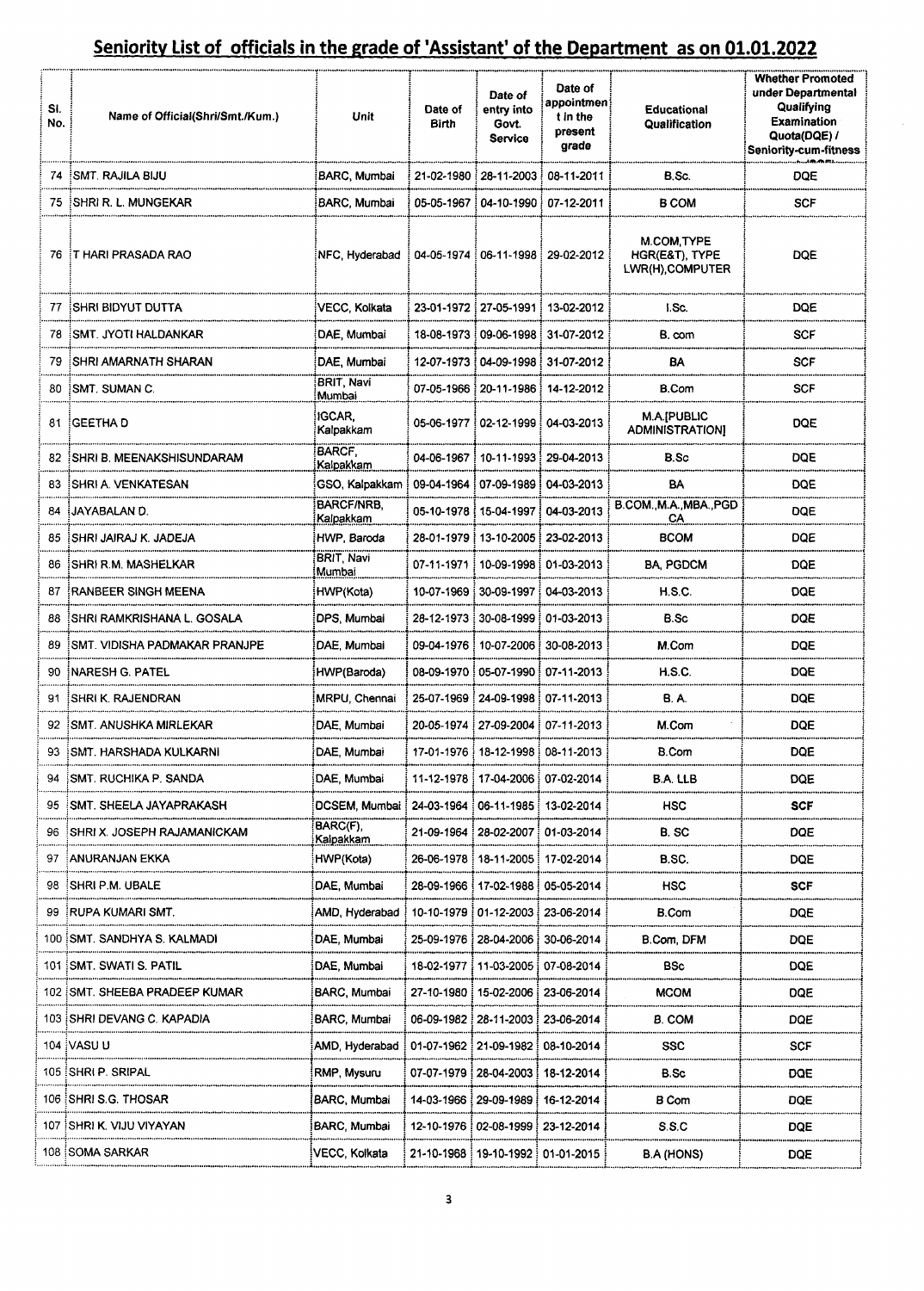| SI.<br>No. | Name of Official(Shri/Smt./Kum.) | Unit                  | Date of<br><b>Birth</b> | Date of<br>entry into<br>Govt.<br><b>Service</b> | Date of<br>appointmen∮<br>t in the<br>present<br>grade | <b>Educational</b><br>Qualification                                                                                                                                                | <b>Whether Promoted</b><br>under Departmental<br>Qualifying<br><b>Examination</b><br>Quota(DQE) /<br><b>Seniority-cum-fitness</b> |
|------------|----------------------------------|-----------------------|-------------------------|--------------------------------------------------|--------------------------------------------------------|------------------------------------------------------------------------------------------------------------------------------------------------------------------------------------|-----------------------------------------------------------------------------------------------------------------------------------|
|            | 109 IP KAMESWARA RAO             | NFC, Hyderabad        | 01-09-1964              | 11-06-1990 !                                     | 30-12-2014                                             | M.COM                                                                                                                                                                              | <b>DQE</b>                                                                                                                        |
|            | 110 ISMT. RINA P. DUMRE          | HBNI, Mumbai          |                         | 06-01-1972 i 18-12-1998 i 19-12-2014             |                                                        | M. Sc                                                                                                                                                                              | <b>DQE</b>                                                                                                                        |
|            | 111 ISMT. B. V. N. N. NAIDU      | BARC, Mumbai          |                         |                                                  | 24-08-1965   23-09-1991   13-01-2015                   | B. Com                                                                                                                                                                             | <b>SCF</b>                                                                                                                        |
|            | 112 ISMT SHILPA P GADADE         | DAE. Mumbai           |                         | 18-10-1977 i 18-06-2007 i 17-04-2015             |                                                        | B Sc                                                                                                                                                                               | <b>DQE</b>                                                                                                                        |
|            | 113 ISMT. RASIKA BHANUDAS MULE   | HBNI, Mumbai          |                         |                                                  | 16-10-1981 : 21-10-2004 : 17-04-2015                   | B Com., LLB                                                                                                                                                                        | <b>DQE</b>                                                                                                                        |
|            | 114 ISMT R R MALWANKAR           | DAE, Mumbai           |                         | 09-04-1963 ! 05-09-1983 !                        | 08-06-2015                                             | <b>HSC</b>                                                                                                                                                                         | <b>SCF</b>                                                                                                                        |
|            | 115 ISMT SMITA R NADKARNI        | DAE, Mumbai           |                         | 19-02-1979   02-03-2005                          | 23-07-2015                                             | B. Sc                                                                                                                                                                              | <b>DQE</b>                                                                                                                        |
|            | 116 SMT A VENKATA LAKSHMI        | HWP.Manuguru          |                         | 10-08-1962   09-10-1989                          | 25-08-2015                                             | B.COM, TWE (L)                                                                                                                                                                     | DQE                                                                                                                               |
|            | 117 ISMT.S.B. DHAVALE            | HWB(CO)               |                         | 18-08-1962 i 19-11-1982 i 08-09-2015             |                                                        | MBA                                                                                                                                                                                | SCF                                                                                                                               |
|            | 118 IMANGLESH K. TALREJA         | HWB(CO)               |                         | 11-05-1965   01-08-1984                          | 08-09-2015                                             | <b>B.COM</b>                                                                                                                                                                       | SCF                                                                                                                               |
|            | <b>119 SHRI PRADIP PATIL</b>     | BARC, Mumbai          |                         | 01-05-1962 08-11-1991 18-11-2015                 |                                                        | <b>BSc</b><br>Dip. in Yoga Education<br>Dip. In Yoga Therapy,<br>Natural Living,<br>Naturopathy.<br>Diploma in foundation in<br>Yoga<br>Advance Diploma in Yoga<br>MA (Yogashatra) | SCF                                                                                                                               |
|            | 120 SHRI AJAY KUMAR              | AMD,<br>Jamshedpur    |                         | 01-06-1975   17-08-1998   31-12-2015             |                                                        | BSC                                                                                                                                                                                | <b>DQE</b>                                                                                                                        |
| 121        | ISMT, GAUTAMI A. ALVE            | AERB, Mumbai          |                         | 05-01-1976   03-11-2004                          | 08-12-2015                                             | B.Com., LLB                                                                                                                                                                        | <b>DQE</b>                                                                                                                        |
|            | 122   KUM, MERLENE J D'SOUZA     | BARC, Mumbai          |                         | 07-12-1979   10-03-2005   11-12-2015             |                                                        | <b>MCom</b>                                                                                                                                                                        | <b>DQE</b>                                                                                                                        |
|            | 123 SMT JYOTI M DIVECHA          | DAE, Mumbai           |                         | 06-09-1973 28-11-2003 03-12-2015                 |                                                        | B. Sc.PG Certificate in RTI,<br>Certificate Programme in<br><b>Advertising &amp; Public</b><br>Relations, MA(Lit.)                                                                 | DQE                                                                                                                               |
|            | 124 SHRI V. N. RAUT              | <b>BARC</b> , Tarapur |                         | 28-05-1968 04-05-1992 17-02-2016                 |                                                        | BA                                                                                                                                                                                 | <b>SCF</b>                                                                                                                        |
|            | 125 SMT. T. S. LATHA             | BARCF,<br>Kalpakkam   | 08-05-1967              | 28-07-2000                                       | 30-05-2016                                             | <b>BCOM</b>                                                                                                                                                                        | <b>DQE</b>                                                                                                                        |
| 126        | ISMT. A. A. SAWANT               | BARC, Mumbai          | 11-07-1966              | 06-02-1991 i                                     | 10-05-2016                                             | <b>HSC</b>                                                                                                                                                                         | DQE                                                                                                                               |
| 127        | <b>FRAMA DEVI B (MS)</b>         | AMD, Hyderabad        | 30-06-1967 i            | 25-04-1988                                       | 12-05-2016                                             | B.Sc                                                                                                                                                                               | DQE                                                                                                                               |
| 128        | IN.UMA MAHESWARA RAO             | NFC, Hyderabad        | 10-07-1973              | 04-10-1999                                       | 24-05-2016                                             | B.Sc(GPC)                                                                                                                                                                          | DQE                                                                                                                               |
| 129        | (SHRI JIJUSENAN C.S.             | BARC, Mumbai          | 10-04-1981 i            | 12-03-2007                                       | 16-05-2016                                             | <b>MCom</b>                                                                                                                                                                        | <b>DQE</b>                                                                                                                        |
| 130        | :SMT PRIYA G KADRI               | DAE Mumbai            | 06-03-1983              | 06-06-2005                                       | 13-05-2016                                             | B. com                                                                                                                                                                             | DQE                                                                                                                               |
|            | <b>ISMT GEETHA SURESH</b>        | BARC, Mumbai          | 25-04-1977              | 28-07-2004                                       | 08-06-2016                                             | M. Sc                                                                                                                                                                              | <b>DQE</b>                                                                                                                        |
|            | 132 P.KESAVA RAO                 | HWP,Manuguru          | 05-05-1975              | $\frac{1}{2}$ 22-02-2000                         | 12-05-2016                                             | B.COM, M.COM, B.Ed                                                                                                                                                                 | DQE.                                                                                                                              |
| 133.       | ISHRI KIRAN JAGTAP               | NRB, MUMBAI           | 29-01-1982              | 10-09-2001                                       | 26-07-2016                                             | MCom                                                                                                                                                                               | <b>DQE</b>                                                                                                                        |
| 134        | PEEYUSH GUPTA!                   | RRCAT, Indore         | 29-08-1983              | 26-06-2008                                       | 17-10-2016                                             | B.Sc                                                                                                                                                                               | <b>DQE</b>                                                                                                                        |
| 135        | ISHRI S. K. HARIHARAN            | NFC, Hyderabad        | 28-05-1974              | 27-03-2008                                       | 05-10-2016                                             | MSc, Adv. Dip. In Hindi                                                                                                                                                            | <b>DQE</b>                                                                                                                        |
|            | 136 [SMT. AMBILY BINOY           | BARC, Mumbai          | 27-05-1983              | 16-10-2008                                       | 26-09-2016                                             | MSc., B Ed                                                                                                                                                                         | <b>DQE</b>                                                                                                                        |
|            | 137 SMT NEETA R. DESHPANDE       | HWB(CO)               | 01-08-1981              | 16-12-2008                                       | 10-11-2016                                             | M.COM., PGDCA                                                                                                                                                                      | <b>DQE</b>                                                                                                                        |
|            | 138 ISMT NISHA SUKUMARAN         | DPS, Mumbai           | 28-05-1981              | 22-05-2009                                       | 14-12-2016                                             | M Sc, B.Ed                                                                                                                                                                         | DQE                                                                                                                               |
|            | 139   SHRI JYOTI BHUSHAN         | DCSEM, Mumbai         | 30-06-1971              | 23-11-1998                                       | 18-01-2017                                             | B.Sc.                                                                                                                                                                              | SCF                                                                                                                               |
|            | 140 SMT SANDHYA T. N.            | BARC, Mumbai          |                         | 19-02-1979 20-09-2004                            | 01-03-2017                                             | <b>BSc</b>                                                                                                                                                                         | <b>DQE</b>                                                                                                                        |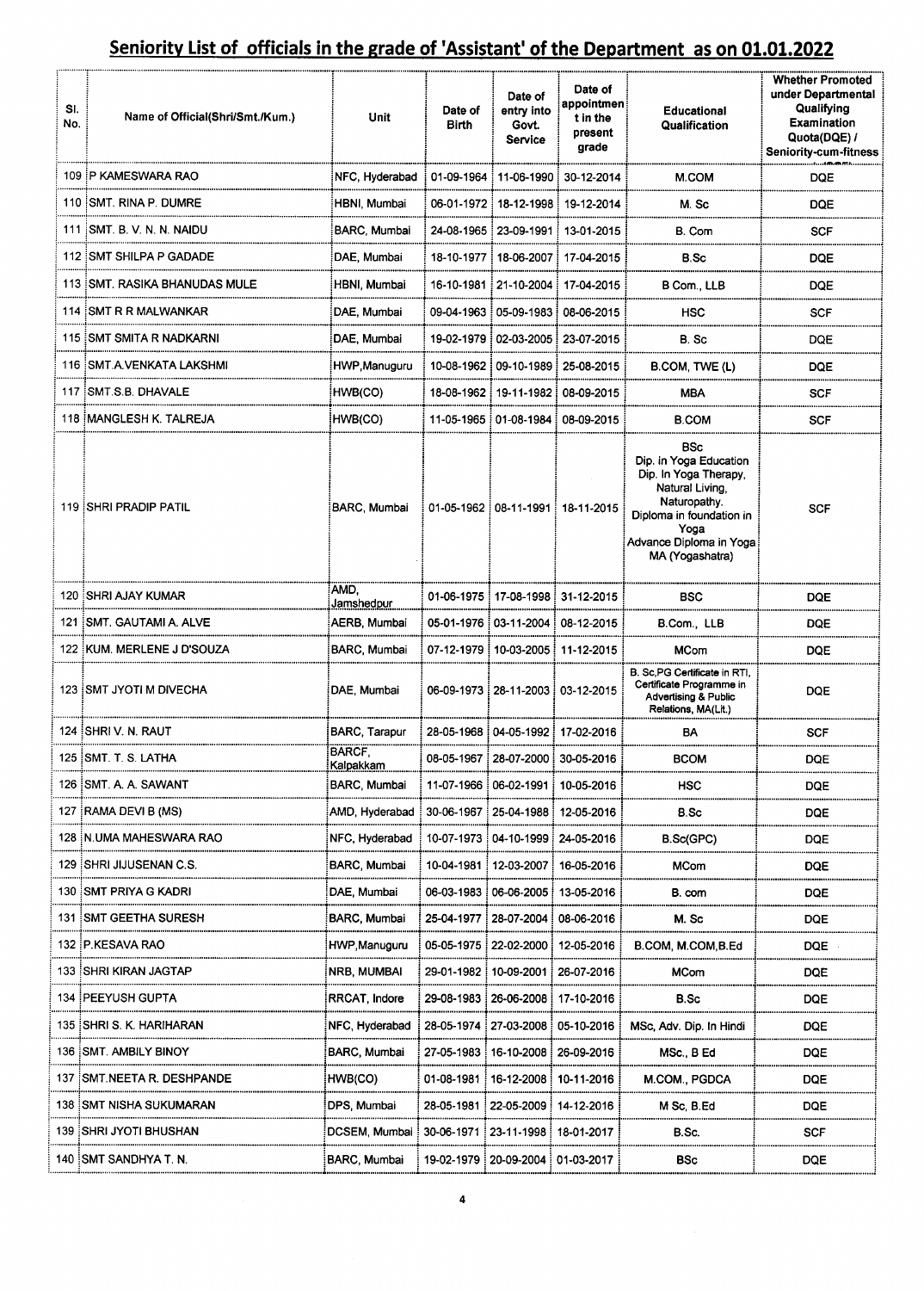| SI.<br>No. | Name of Official(Shri/Smt./Kum.)     | <b>Unit</b>         | Date of<br>Birth        | Date of<br>entry into<br>Govt.<br>Service | Date of<br>appointmen<br>t in the<br>present<br>grade | <b>Educational</b><br>Qualification  | <b>Whether Promoted</b><br>under Departmental<br>Qualifying<br><b>Examination</b><br>Quota(DQE) /<br><b>Seniority-cum-fitness</b> |
|------------|--------------------------------------|---------------------|-------------------------|-------------------------------------------|-------------------------------------------------------|--------------------------------------|-----------------------------------------------------------------------------------------------------------------------------------|
|            | 141 SMT. HEMANGI H. POWALE           | BARC, Mumbai        |                         | 29-12-1977   02-03-2005                   | 14-03-2017                                            | <b>BCOM</b>                          | DQE                                                                                                                               |
|            | 142 ISHRI KARTHIK G                  | DAE, Mumbai         |                         | 16-04-1972   08-03-1999                   | 16-02-2017                                            | BSc, B.Ed<br><b>PGDCA</b>            | DQE                                                                                                                               |
|            | 143 : SMT SUNITA L SARANG            | HWB(CO)             |                         | 02-11-1977 04-01-2007                     | 22-02-2017                                            | B.COM.                               | <b>DQE</b>                                                                                                                        |
|            | 144 SMT SREEPRIYA P.V.               | RMP, Mysuru         |                         | 15-05-1978   27-07-2007                   | 22-02-2017                                            | <b>B.A. ENGLISH</b>                  | DQE                                                                                                                               |
|            | 145 ISHRI JIM JUSTIN                 | DAE, Mumbai         |                         | 26-05-1977   28-06-2005                   | 20-02-2017                                            | Diploma in Comp.Engg.,<br><b>BCA</b> | <b>DOE</b>                                                                                                                        |
|            | 146 ISUJATHA P.                      | GSO, Kalpakkam      | 01-01-1971              | 29-09-2004                                | 24-03-2017                                            | M.COM, S/H [E] HR                    | <b>DQE</b>                                                                                                                        |
|            | 147 ISMT NISHA JACOB                 | DAE, Mumbai         |                         | 11-12-1978 14-09-2004                     | 05-04-2017                                            | BSc                                  | <b>DQE</b>                                                                                                                        |
|            | 148 SHRI SANJAY M. RAUT              | DAE, Mumbai         |                         | 28-06-1979 21-12-2006                     | 02-05-2017                                            | Bcom.                                | <b>SCF</b>                                                                                                                        |
|            | 149 VIDYA M LATAYE (MS)              | AMD, Hyderabad      |                         | 06-09-1980 : 03-05-2006                   | i 13-11-2017                                          | B.Sc , M.B.A                         | <b>DQE</b>                                                                                                                        |
|            | 150 ISMT. LEELA K.                   | BARC, Mumbai        | 03-05-1985              | 19-01-2011                                | 23-11-2017                                            | <b>BSC</b>                           | DQE                                                                                                                               |
|            | 151 ISMT SIJI VIPIN MENON            | DAE, Mumbai         | 11-01-1986              |                                           | 11-03-2011 07-12-2017                                 | Bcom., MBA                           | <b>DQE</b>                                                                                                                        |
|            | 152 ISMT. INDU DINESH                | <b>BARC, Mumbai</b> |                         | 23-03-1976   08-03-2006                   | 18-12-2017                                            | BSC                                  | DQE                                                                                                                               |
|            | 153 ISMT SWATI SHYAM CHALKE          | DAE, Mumbai         | 28-10-1976              | 101-03-2006                               | 20-02-2018                                            | BSc                                  | DQE                                                                                                                               |
|            | 154 SMT RUPALI G SHINDE              | <b>BARC, Mumbai</b> |                         | 13-02-1978 20-03-2006                     | 15-02-2018                                            | <b>BCOM</b>                          | <b>DOE</b>                                                                                                                        |
|            | 155 ISMT. ASMITA G. TEREKHOLKAR      | BARC, Mumbai        |                         | 28-05-1977 : 04-06-2007 :                 | 15-02-2018                                            | <b>BCOM</b>                          | <b>DQE</b>                                                                                                                        |
|            | 156 SHRI KIRAN JIKAMADE              | HWB, Mumbai         | 06-07-1976              |                                           | 01-06-2018                                            | BA                                   | <b>DQE</b>                                                                                                                        |
|            | 157 SMT SUBHALAKSHMY JINO            | DAE, Mumbai         | 17-05-1979              | : 25-08-2004 : 06-06-2018                 |                                                       | Diploma in Comp.Engg                 | DQE                                                                                                                               |
|            | 158 SMT. PADMA SHAILESH UTEKAR       | DAE, Mumbai         |                         | 12-06-1970   01-02-1996                   | 18-06-2018                                            | <b>MCom</b>                          | <b>DQE</b>                                                                                                                        |
|            | 159 SHRI HIMANSHU PURUSHOTTAM PANDIT | DAE, Mumbai         |                         | 21-04-1964   06-08-1983   13-07-2018      |                                                       | <b>BCom</b>                          | DQE                                                                                                                               |
|            | 160 SHRI DINESH HEGDE                | RMP, Mysuru         | 29-10-1978              | 08-03-2002 11-07-2018 في                  |                                                       | <b>BCom</b>                          | DQE                                                                                                                               |
|            | 161 ISHRI PRASHANT GUPTA             | AMD Jaipur          |                         | 06-02-1975 109-09-2003 19-06-2018         |                                                       | B.Sc                                 | <b>DQE</b>                                                                                                                        |
|            | 162 ISMT. SNEHA S. BARVE             | BARC, Mumbai        |                         | 01-09-1966   01-04-1991   10-10-2018      |                                                       | Mcom                                 | DQE                                                                                                                               |
|            | 163 ISHRI KAILASH KAWCHIYA           | BARC, Mumbai        |                         | 06-01-1984   20-12-2002                   | 03-10-2018                                            | Bcom                                 | DQE                                                                                                                               |
|            | SMT, PARASAKTHI SIVASUBRAMANIAN      | DAE. Mumbai         |                         | 10-05-1966   22-04-1985   05-10-2018      |                                                       | BBE                                  | DQE                                                                                                                               |
| 165        | <b>SHRI SAURABH SINGH</b>            | BARC, Mumbai        |                         | 30-11-1987 ! 17-01-2011 !                 | 03-10-2018                                            | МA                                   | DQE                                                                                                                               |
| 166        | <b>ISHRI KISHOR A. MOREY</b>         | DAE, Mumbai         |                         | 14-06-1977   22-12-2003   11-10-2018      |                                                       | HSc., BA                             | DQE                                                                                                                               |
| 167        | <b>SMT RENUKA K.</b>                 | BARC                |                         | 19-08-1962 : 21-03-1984                   | 16-10-2018                                            | SSC                                  | SCF.                                                                                                                              |
|            | 168 SMT.POONAM D. GOND               | HWB(CO)             |                         | 02-06-1981 : 19-12-2005 : 01-11-2018      |                                                       | B.COM.                               | <b>SCF</b>                                                                                                                        |
|            | 169 ISHRI MANISH A NEMANE            | BARC, Mumbai        |                         | 25-09-1981 ፣ 26-04-2006 ፣                 | 07-02-2019                                            | HSc                                  | <b>DQE</b>                                                                                                                        |
|            | 170 ISHRI DEEPAK R. BAISANE          | DAE, Mumbai         |                         | 18-07-1968   05-11-1990                   | 08-03-2019                                            | BCom                                 | <b>DOE</b>                                                                                                                        |
|            | 171 ISMT, PURTI A. PENDSE            | DAE, Mumbai         |                         | 08-10-1968 02-05-1991                     | 01-03-2019                                            | BCom                                 | <b>DQE</b>                                                                                                                        |
|            | 172 ISMT. ANKITA A. PEVEKAR          | DAE, Mumbai         | 21-02-1965   07-06-1988 |                                           | 15-03-2019                                            | BSc                                  | <b>SCF</b>                                                                                                                        |
|            | 173 SMT. KOLI C. P.                  | BARC, Mumbai        | 21-08-1970              | ا 17-07-1989 ؛                            | 20-05-2019                                            | HSc                                  | <b>SCF</b>                                                                                                                        |
| 174        | SMT. YADHUGOVIND                     | RMP, Mysuru         | 17-04-1962              | 23-07-1986                                | 20-05-2019                                            | BA                                   | SCF                                                                                                                               |
| 175        | <b>ISHRI BALAJI R.</b>               | NCCCM,<br>Hyderabad |                         | 23-05-1963   27-05-1993   27-05-2019      |                                                       | BCom                                 | SCF                                                                                                                               |
| 176        | <b>SHRI V. VAITHEESWARAN</b>         | BARC, Mumbai        | 03-08-1977              | 11-07-2002 !                              | 03-06-2019                                            | BA, PGDM                             | DQE                                                                                                                               |
|            | 177 ISMT. DISHA JALGAONKAR           | BARC, Mumbai        |                         | 11-05-1969   13-07-1989   06-06-2019      |                                                       | ВA                                   | <b>SCF</b>                                                                                                                        |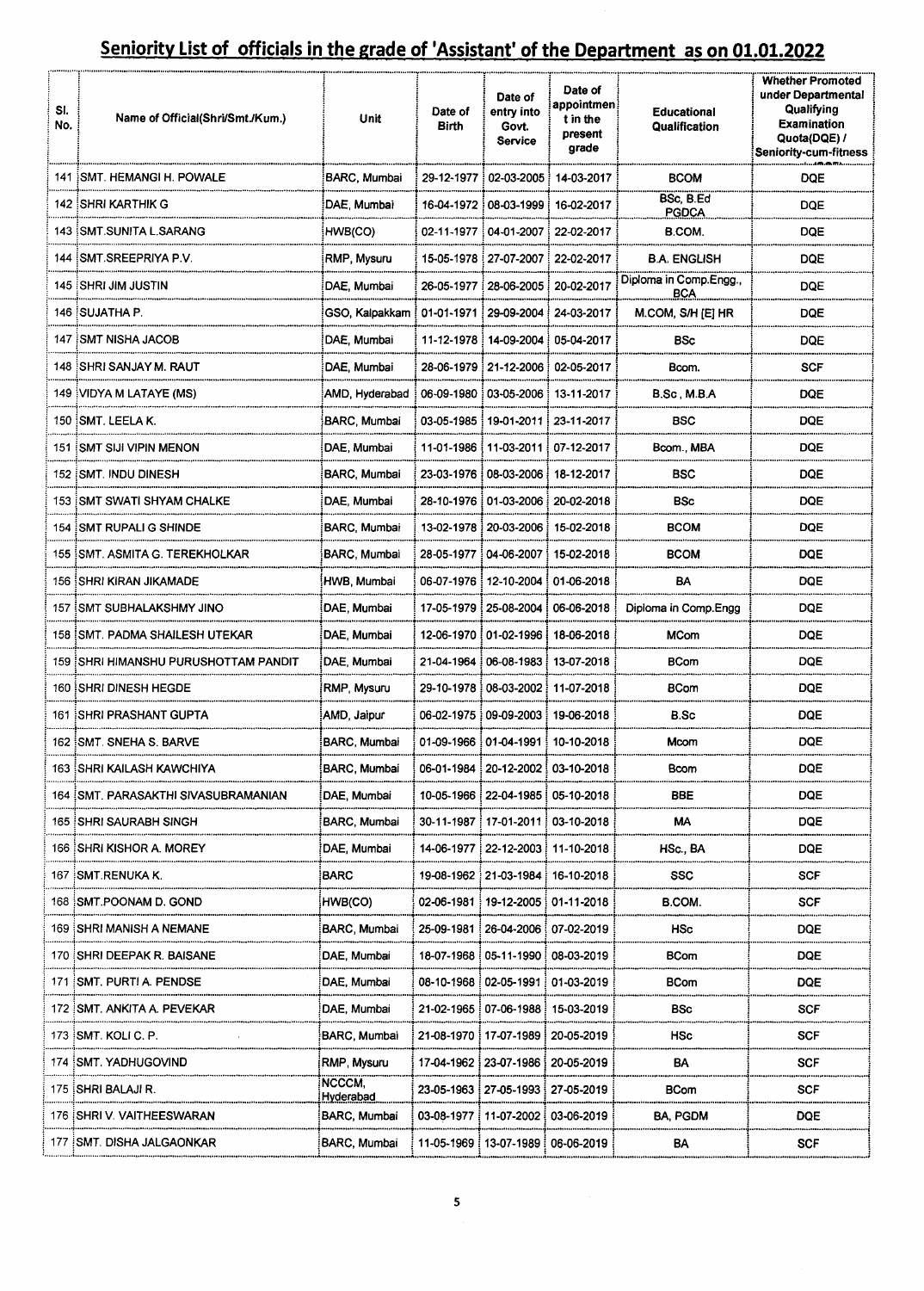| SI.<br>No. | Name of Official(Shri/Smt./Kum.)  | Unit                      | Date of<br>Birth | Date of<br>entry into<br>Govt.<br>Service | Date of<br>appointmen<br>t in the<br>present<br>grade | <b>Educational</b><br>Qualification    | <b>Whether Promoted</b><br>under Departmental<br>Qualifying<br>Examination<br>Quota(DQE) /<br><b>Seniority-cum-fitness</b> |
|------------|-----------------------------------|---------------------------|------------------|-------------------------------------------|-------------------------------------------------------|----------------------------------------|----------------------------------------------------------------------------------------------------------------------------|
|            | 178 ISHRI NAKHAWA G.N.            | BARC, Mumbai              |                  |                                           | 24-01-1970   06-05-1992   01-08-2019                  | <b>BCOM</b>                            | SCF                                                                                                                        |
|            | 179 ISMT. JYOTI SALVI             | HWB(CO)                   | 27-12-1967       |                                           | 20-03-1989 i 01-08-2019                               | SY BA                                  | SCF                                                                                                                        |
|            | 180 ISHRI SANDEEP P. TAMBE        | NRB, Tarapur              | 19-05-1980 i     |                                           | 14-09-2006   09-08-2019                               | BCom, LLB                              | <b>DQE</b>                                                                                                                 |
|            | 181 ISMT. KALA PRASAD             | BARC                      |                  | 01-01-1965   05-07-1985   03-09-2019      |                                                       | BCom                                   | <b>SCF</b>                                                                                                                 |
|            | 182 ISHRI SANTOSH KUMAR           | BARC, Mumbai              |                  | 21-07-1978 : 24-04-2000 !                 | 25-10-2019                                            | BA<br>MA(Political Science)            | <b>DQE</b>                                                                                                                 |
|            | 183 ISMT. SAARANG P. GOVANDE      | BRIT, Navi<br>Mumbai      | 11-02-1981       | 23-01-2007                                | 29-10-2019                                            | M.Com                                  | DQE                                                                                                                        |
|            | 184 ISMT. THUSHARA PRAKASH        | BARC Mumbai               | 17-05-1981       | 05-05-2008                                | 25-10-2019                                            | BSc                                    | <b>DQE</b>                                                                                                                 |
|            | 185 ISHRI SURYAKANT T. BHANDUPKAR | BARC, Mumbai              |                  | 15-05-1972   18-02-1992                   | 25-10-2019                                            | <b>BCom</b>                            | DQE                                                                                                                        |
|            | 186 ISHRI P.S. SENTHIL KUMAR      | <b>BARC, Mumbai</b>       | 15-11-1979       | 18-01-2010                                | 27-11-2019                                            | <b>BBA</b>                             | DQE                                                                                                                        |
|            | 187 ISMT I. SWAMI                 | BARC, Mumbai              | 01-05-1963       | 05-08-1982                                | 30-10-2019                                            | МA                                     | <b>DQE</b>                                                                                                                 |
|            | 188 EKUM, SANDHYA M. JADHAV       | HWB(CO)                   |                  | 12-04-1969 01-01-2003                     | 07-11-2019                                            | BA, Diploma in Personnel<br>Management | <b>DQE</b>                                                                                                                 |
|            | 189 SMT. ANUSREE NAIR             | DCSEM, Mumbai             | 10-07-1974       | 07-07-1995                                | 29-10-2019                                            | BA                                     | <b>DQE</b>                                                                                                                 |
|            | 190 ISHRI MUKUND M. JOSHI         | BARC, Mumbai              | 11-12-1976       | 17-11-1997                                | 25-10-2019                                            | <b>BSc</b>                             | <b>DQE</b>                                                                                                                 |
| 191        | ISHRI VASANT KUMAR KUMARAN        | BARC, Mumbai              | 10-02-1970       | 09-09-1999                                | 30.06.2020                                            | BA                                     | DQE                                                                                                                        |
|            | 192 ISMT, RAJESHRI SUBRAMANIAN    | BARC, Mumbai              | 02-12-1974       | 03-07-2006                                | 26.02.2020                                            | <b>BSc</b>                             | DQE                                                                                                                        |
|            | 193 SHRI V. V. BHADANGE           | <b>BARC Mumbai</b>        | 03-06-1969       | 26-06-1990                                | 26.02.2020                                            | BA, LLB, MA                            | DQE                                                                                                                        |
|            | 194 ISMT. SUDHA N. PRABHU         | BARC, Mumbai              | 26-06-1977       | 03-08-2007                                | 26.02.2020                                            | <b>MCom</b>                            | DQE                                                                                                                        |
|            | 195 ISHRI AJAY KRISHNANKUTTY      | HWB, Mumbai               | 30-08-1979       |                                           | 14-11-2002 28.02.2020                                 | Bcom                                   | DQE                                                                                                                        |
|            | 196 SHRI KAMLESH M. SOMKUWAR      | BARC, Mumbai              | 03-03-1979       |                                           | 21-05-2004 12-03-2020                                 | HSSC                                   | DQE                                                                                                                        |
|            | 197 ISHRI PRASHANT KUMAR          | DPS, Mumbai               | 16-06-1974       |                                           | 06-08-1998   03-08-2020                               | M.A.                                   | DQE                                                                                                                        |
|            | 198 SHRI ABHILASH S.              | BARC, Mumbai              |                  | 29-05-1978 : 06-03-2007 : 17-07-2020      |                                                       | BSc                                    | DQE                                                                                                                        |
|            | 199 SMT, SARITHA M. B.            | BARC, Mumbai              |                  | 20-05-1984   05-05-2009   06-08-2020      |                                                       | <b>BCom</b>                            | <b>DQE</b>                                                                                                                 |
|            | 200 ISHRI M. GIRISH KUMAR         | DAE. Mumbai               |                  | 18-01-1972   17-08-1998   17-09-2020      |                                                       | <b>BCom</b>                            | <b>DOE</b>                                                                                                                 |
|            | 201 ISHRI R. KISHORE              | BARC, Mumbai              |                  | 17-07-1969 : 20-11-2000 : 27-08-2020      |                                                       | Diploma                                | <b>DQE</b>                                                                                                                 |
| 202        | SHRI RAJENDER SINGH YADAV!        | AMD, New Delhi            | 09-05-1977 !     | 12-12-2000                                | 04-08-2020                                            | B.Com, ITI                             | <b>DQE</b>                                                                                                                 |
| 203        | SHRI KISHORE KUMAR BHARDWAJ!      | DPS, Mumbai               | 27-09-1975       |                                           | 14-10-2005 10-08-2020                                 | M.A.                                   | <b>DQE</b>                                                                                                                 |
| 204        | ISHRI V. C. MUTHUKUMAR            | BARC(F),<br>Kalpakkam     | 23-05-1968       | 18-01-2011 24-02-2021                     |                                                       | AMIE, MBA                              | DQE                                                                                                                        |
| 205        | SHRI TVSNM PRASAD!                | BARC, Mumbai              | 05-06-1974       | 10-11-1998                                | 19-02-2021                                            | <b>B COM</b>                           | <b>DQE</b>                                                                                                                 |
|            | 206 ISMT.REVATHI R. NAIDU         | DAE, Mumbai               | 07-12-1981       | 29-07-2004 :                              | 11-02-2021                                            | <b>BSc</b>                             | DQE                                                                                                                        |
|            | 207 KUM SWATI S. AMBERKAR         | DAE, Mumbai               | 01-03-1980       | 16-11-2004                                | 18-02-2021                                            | MCom                                   | <b>DQE</b>                                                                                                                 |
| 208        | <b>SHRI PARMESHWAR KARMU SAV</b>  | DAE, Mumbai               | 20-12-1978       | 15-02-2006                                | 19-02-2021                                            | MSc, MS-CIT                            | <b>DQE</b>                                                                                                                 |
|            | 209 SMT. SHALAKA V. NAR           | DAE, Mumbai               | 10-05-1977       | 22-12-2005                                | 11.02.2021                                            | BSc, Diploma in CCA                    | <b>DQE</b>                                                                                                                 |
|            | 210 KUM. VARSHA C. KADAM          | DAE, Mumbai               | 31-05-1979       | 17-02-2006                                | 18-02-2021                                            | Bcom, Diploma in CAM                   | DQE                                                                                                                        |
|            | 211 SMT. HANSA SONAR              | BARC, Mumbai              | 27-05-1978       | 04-09-2003 }                              | 15-02-2021                                            | B COM, DFM                             | DQE                                                                                                                        |
|            | 212 SHRI ANIKET P. DHARNE         | <b>IGCAR</b><br>Kalpakkam | 27-01-1977       | 29-06-2007                                | 26-02-2021                                            | B.COM, M.M.S<br>(FINANCE)              | DQE                                                                                                                        |
|            | 213 SHRI RAKESH H. JADHAV         | DAE, Mumbai               | 30-08-1985       | 22-02-2011                                | 19-02-2021                                            | <b>MCom</b>                            | DQE                                                                                                                        |
|            | 214 SMT. RACHANA A SUKI           | BARC, Mumbai              |                  | 02-08-1976   17-11-2006                   | 08-02-2021                                            | <b>B COM</b>                           | DQE                                                                                                                        |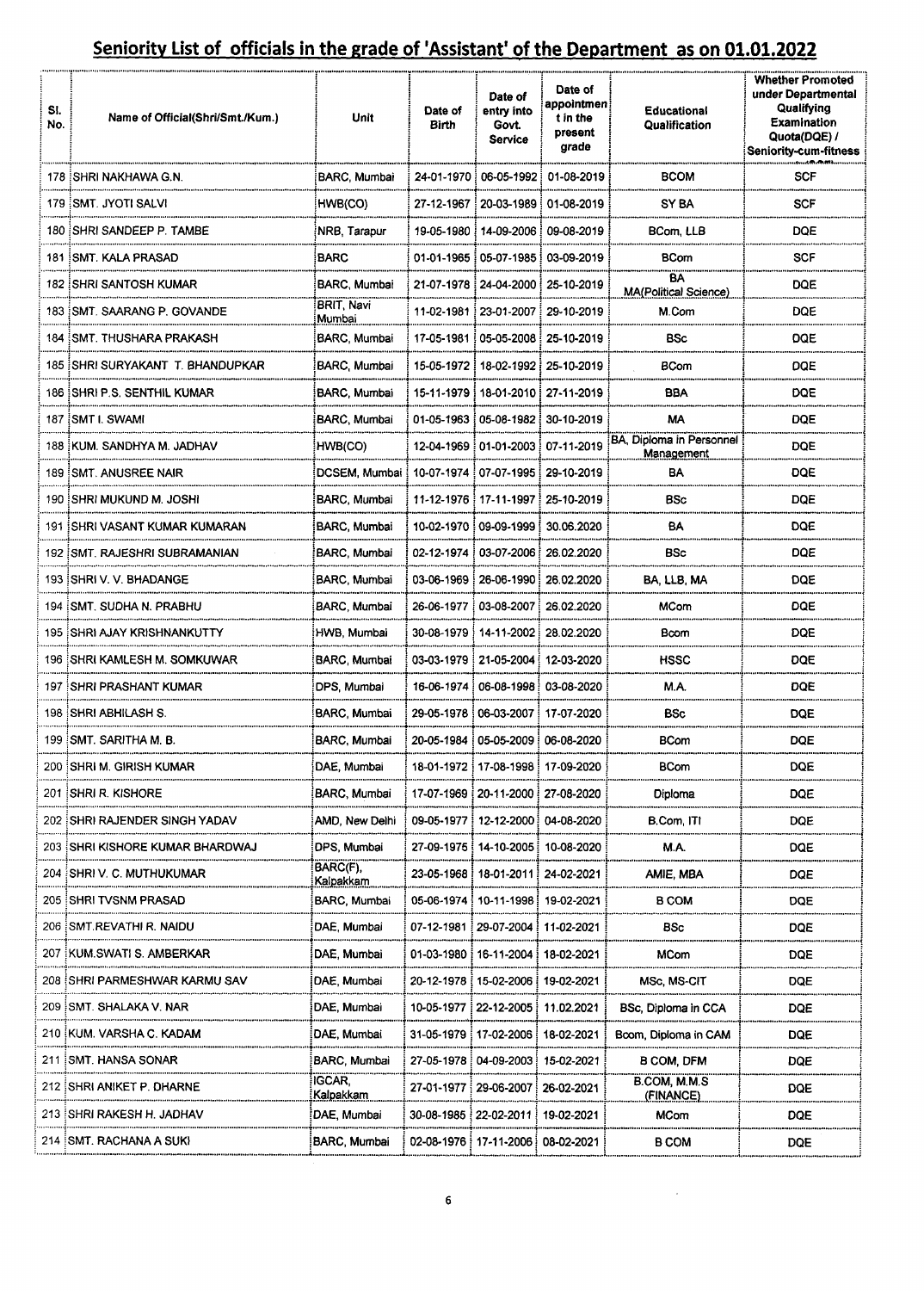| SI.<br>No. | Name of Official(Shri/Smt./Kum.)      | Unit                 | Date of<br>Birth | Date of<br>entry into<br>Govt.<br>Service | Date of<br>appointmen<br>t in the<br>present<br>grade | Educational<br>Qualification         | <b>Whether Promoted</b><br>under Departmental<br>Qualifying<br>Examination<br>Quota(DQE) /<br><b>Seniority-cum-fitness</b> |
|------------|---------------------------------------|----------------------|------------------|-------------------------------------------|-------------------------------------------------------|--------------------------------------|----------------------------------------------------------------------------------------------------------------------------|
|            | 215 ISHRI SUHAS J. TORASKAR           | DAE, Mumbai          |                  | 10-12-1980 : 05-04-2007 :                 | 25-03-2021                                            | <b>BA MS-CIT</b>                     | DQE                                                                                                                        |
|            | 216 S. VIJI                           | IGCAR,<br>Kalpakkam  |                  | 03-06-1964   05-12-1984                   | 26-02-2021                                            | BCom                                 | <b>SCF</b>                                                                                                                 |
|            | 217 ISMT, ASMITA K SOMKUWAR           | BARC, Mumbai         | 08-09-1974       | 23-05-2008                                | 23.03.2021                                            | <b>BSC</b>                           | DQE                                                                                                                        |
|            | 218 SMT.PURVA P. RAUT                 | BARC, Mumbai         | 07-04-1983       | 25-09-2006                                | 19-03-2021                                            | <b>BCom</b>                          | <b>DQE</b>                                                                                                                 |
|            | 219 SMT, NAFEES FATIMA                | AMD, Hyderabad       | 30-03-1983       | 22-03-2011                                | 22-03-2021                                            | SSC, BCA                             | DQE                                                                                                                        |
|            | 220 SMT, SAVANI N. SANKHE             | GSO, NRB,<br>Tarapur | 15-06-1981       | 29-03-2011                                | 19-03-2021                                            | <b>BCom</b>                          | <b>DQE</b>                                                                                                                 |
| 221        | <b>ISMT. SWATI RAJESH</b>             | DAE Mumbai           | 05-04-1984       | 10-06-2011                                | 01-04-2021                                            | BSc.                                 | DQE                                                                                                                        |
|            | 222 ISHRI C. RAVI KIRAN               | HWP, Manuguru        | 31-08-1985       | 04-07-2011                                | 31-03-2021                                            | MSc                                  | <b>DQE</b>                                                                                                                 |
|            | 223 ISHRI PRASHANT K. SONAR           | HWB, Mumbai          | 25-02-1976       | 26-08-2003                                | 22.03.2021                                            | Bcom, PG in IRPM                     | <b>DQE</b>                                                                                                                 |
| 224        | <b>SMT. LATHA S. KONAR</b>            | DAE, Mumbai          | 25-12-1985       | i 07-12-2012 i                            | 01-04-2021                                            | BSc., Bed, MS-CIT                    | <b>DQE</b>                                                                                                                 |
|            | 225 ISMT, SAMRUDDHI P. PATIL          | BARC, Mumbai         | 18-02-1977       | 13-04-2007                                | 19-03-2021                                            | <b>BCom</b>                          | <b>DQE</b>                                                                                                                 |
|            | 226 SMT, VIDYA S, SADEKAR             | DAE. Mumbai          | 28-04-1979       | 08-11-2007                                | 01-04-2021                                            | BSc, Diploma in office<br>automation | DQE                                                                                                                        |
| 227        | <b>ISMT. SNEHA BANEET KUMAR VARMA</b> | DAE, Mumbai          |                  | 08-05-1990   21-01-2013                   | 01-04-2021                                            | BSc, MCA                             | DQE                                                                                                                        |
|            | <b>228 ISHRI HEMANT MANE</b>          | DAE, Mumbai          | 25-07-1984       | 07-02-2013                                | 01-04-2021                                            | Bcom, PGDFM                          | <b>DQE</b>                                                                                                                 |
|            | 229 ISHRI SHRIKANT S. BHARUD          | DAE, Mumbai          |                  | 05-06-1989   20-02-2013                   | 01-04-2021                                            | MA, MS-CIT                           | DQE                                                                                                                        |
|            | 230 SMT. KIRAN GAURAV MORVE SURANA    | DAE, Mumbai          | 07-11-1990 i     | 08-03-2013                                | 05-04-2021                                            | BSc, MS-CIT                          | DQE                                                                                                                        |
|            | 231 ISHRI SHASHANK S.                 | HWP, Manuguru        | 12-06-1987       | 02-05-2013 i                              | 31-03-2021                                            | MSc                                  | <b>DOE</b>                                                                                                                 |
|            | 232 ISMT, SUMALATHA MATHURU           | NFC, Hyderabad       | 12-06-1985       | 07-08-2013                                | 19-03-2021                                            | <b>MCA</b>                           | <b>DQE</b>                                                                                                                 |
|            | 233 ISHRI DIGVIJAY KUMAR SRIVASTAVA   | DAE, Mumbai          |                  | 15-07-1972   30-12-1998                   | 05-04-2021                                            | <b>BSc</b>                           | <b>DQE</b>                                                                                                                 |
| 234        | ISMT. REEJA JESUS C.                  | BARC, Mumbai         |                  | 15-05-1976   28-12-2005                   | 19-03-2021                                            | BSC, PGDCA                           | <b>DQE</b>                                                                                                                 |
| 235.       | :SMT. JASMIN BANU SAMEER SHAIKH       | BARC, Mumbai         | 13-07-1984       | 26-03-2009                                | 30-03-2021                                            | BCom                                 | DQE                                                                                                                        |
|            | 236 SHRI SHIVLAL MEENA                | RRCAT, Indore        |                  | 02-03-1972 11-08-1994 1                   | 24-03-2021                                            | МA                                   | <b>DQE</b>                                                                                                                 |
|            | 237 SHRI ASHOKE Kr. CHOWDHURY         | VECC, Kollata        | 01-11-1962!      | 23-11-1983                                | 22-04-2021                                            | HS.                                  | <b>SCF</b>                                                                                                                 |
| 238        | ISMT. P. A. SHELAR                    | AERB, Mumbai         | 24-04-1963       | 26.07.1984                                | 24.05.2021                                            | BA                                   | <b>SCF</b>                                                                                                                 |
| 239        | :SMT. M. D. SURYAWANSHI               | DAE, Mumbai          | 07-06-1965       | 19.02.1988                                | 10.06.2021                                            | HSc                                  | <b>SCF</b>                                                                                                                 |
| 240        | ¦SMT. NEESHA N. KUKYAN                | DAE, Mumbai          | 21-07-1963       | 28.12.1984                                | 11.06.2021                                            | BCom                                 | <b>SCF</b>                                                                                                                 |
| 241        | SMT. M.S . DESHMUKH                   | DAE, Mumbai          | 27-10-1964       | 14.09.1987                                | 18.06.2021                                            | BCom                                 | <b>SCF</b>                                                                                                                 |
|            | 242 ISHRI JAYESH R. RELE              | DAE, Mumbai          | 29-08-1966       | 18.05.1990                                | 11.06.2021                                            | BCom                                 | <b>SCF</b>                                                                                                                 |
| 243        | <b>ISMT. ASHALATA J. PANCHAL</b>      | DAE, Mumbai          | 01-01-1964       | 25.07.1990                                | 10.06.2021                                            | SSC                                  | <b>SCF</b>                                                                                                                 |
| 244        | <b>SHRI DEEPAK S. PAREKAR</b>         | DAE, Mumbai          | 10-01-1965       | 08.08.1989                                | 10.06.2021                                            | HSC                                  | <b>SCF</b>                                                                                                                 |
|            | 245 SMT, VEDANGI V. SANE              | DAE, Mumbai          |                  | 15-07-1968   23.03.1994                   | 10.06.2021                                            | BCom                                 | <b>SCF</b>                                                                                                                 |
|            | 246 ISMT. SHRADDHA W. BARIA           | DAE, Mumbai          | 22-01-1989!      | 27.06.2013                                | 14.06.2021                                            | BSc                                  | <b>SCF</b>                                                                                                                 |
|            | <b>ISHRI CHETAN P. MATE</b>           | BARC, Mumbai         |                  | 17-07-1987   16-01-2009                   | 15-06-2021                                            | Bcom                                 | DQE                                                                                                                        |
|            | 248 K. GEETHA VANI                    | AMD, Hyderabad       |                  | 14-08-1963   20-06-1983                   | 16-06-2021                                            | <b>B.Com</b>                         | <b>SCF</b>                                                                                                                 |
|            | 249 DKHAR NIPALY                      | AMD, Hyderabad       |                  | 05-01-1963   26-11-1982   16-06-2021      |                                                       | HSLC                                 | SCF                                                                                                                        |
|            | 250 GULAM RABBANI                     | AMD, Hyderabad       |                  | 25-07-1963   18-05-1987                   | 16-06-2021                                            | Intermediate                         | SCF                                                                                                                        |
|            | 251 ISMT. JAYA GHARAT                 | HWB, Mumbai          |                  | 25-10-1963(18.04.1983)                    | 17.06.2021                                            | HSc                                  | SCF                                                                                                                        |